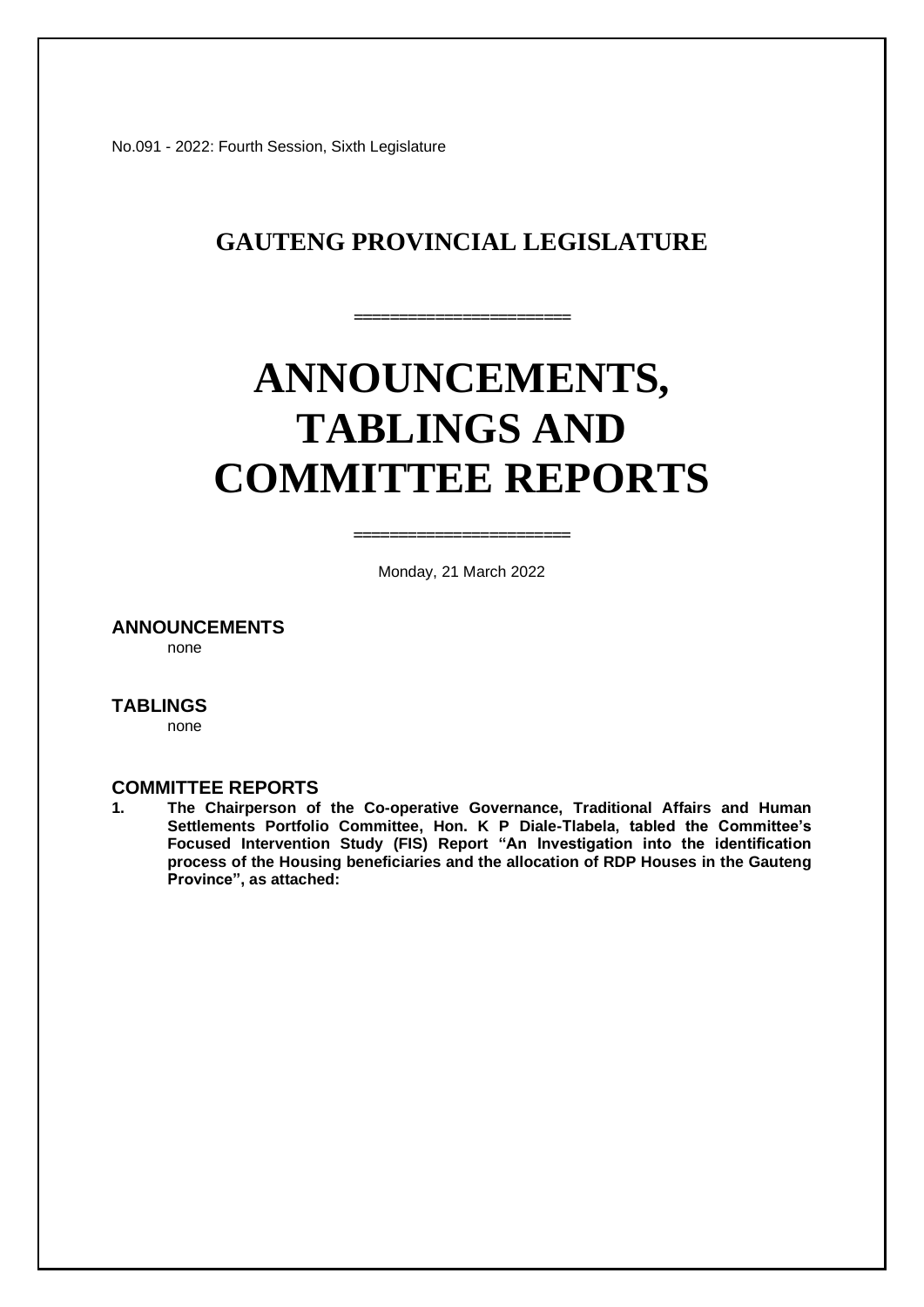

## **CoGTA AND HUMAN SETTLEMENTS PORTFOLIO COMMITTEE**

# **"AN INVESTIGATION INTO THE IDENTIFICATION PROCESS OF THE HOUSING BENEFICIARIES AND THE ALLOCATION OF RDP HOUSES IN THE GAUTENG PROVINCE"**

| <b>Committee Details</b>            |                                                                                    | <b>Department Details</b>              |                                    |  |
|-------------------------------------|------------------------------------------------------------------------------------|----------------------------------------|------------------------------------|--|
| Name of<br><b>Committee</b>         | <b>COGTA &amp; Human</b><br><b>Settlements Portfolio</b>                           | <b>Name of Department</b>              | <b>Human</b><br><b>Settlements</b> |  |
|                                     | <b>Committee</b>                                                                   |                                        |                                    |  |
| <b>Which Financial</b><br>Year      | 2021/22                                                                            | <b>Dept. Budget Vote</b><br>Nr.        | 08                                 |  |
| <b>Which Imperative</b>             | <b>Focus Intervention</b><br><b>Study (FIS) Annual</b><br><b>Report 2021/22 FY</b> | Hon. MEC                               | M. L. Maile                        |  |
| <b>Committee Approvals</b>          |                                                                                    |                                        |                                    |  |
|                                     | <b>Name</b>                                                                        | <b>Signed</b>                          | <b>Date</b>                        |  |
| <b>Hon. Chairperson</b>             | <b>Ms. Kedibone Diale-</b><br><b>Tlabela</b>                                       |                                        | <b>16 March 2022</b>               |  |
| <b>Adoption and Tabling</b>         |                                                                                    |                                        |                                    |  |
| Date of Final Adoption by Committee |                                                                                    | <b>Scheduled date of House Tabling</b> |                                    |  |
| 16 March 2022                       |                                                                                    | <b>22 March 2022</b>                   |                                    |  |

Human Settlements FIS Oversight Report Page **2** of **16**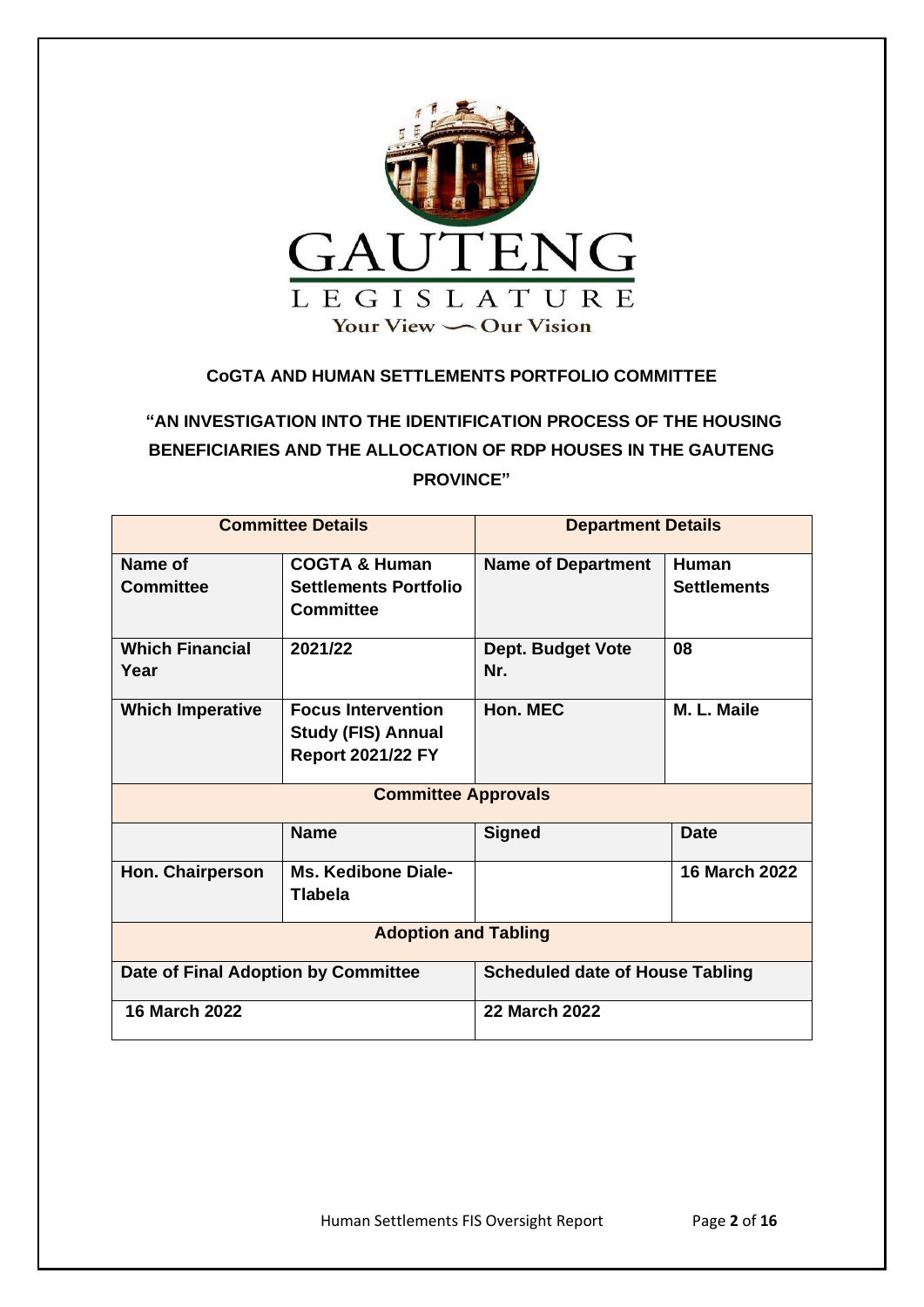# Content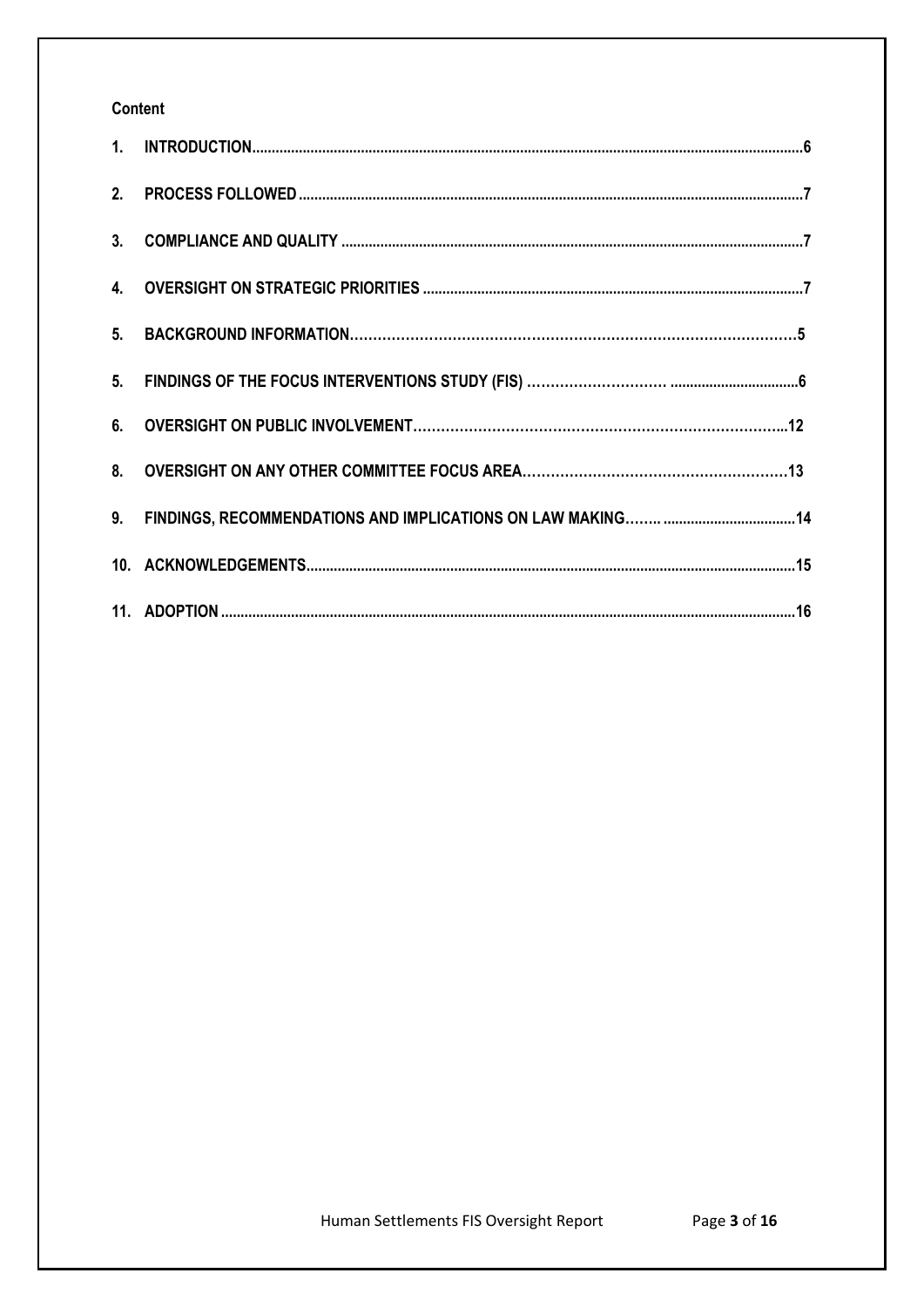| <b>ACRONYMS</b> |                                                       |  |
|-----------------|-------------------------------------------------------|--|
| <b>BCM</b>      | <b>Budget Cycle Model</b>                             |  |
| <b>CHH</b>      | <b>Child Headed Households</b>                        |  |
| <b>CLO</b>      | <b>Community Liaison Officer</b>                      |  |
| <b>CoGTA</b>    | <b>Cooperative Governance and Traditional Affairs</b> |  |
| <b>CSIR</b>     | <b>Council for Scientific and Industrial Research</b> |  |
| <b>DM</b>       | <b>District Municipality</b>                          |  |
| <b>FIS</b>      | <b>Focus Intervention Study</b>                       |  |
| <b>FLISP</b>    | <b>Finance Linked Subsidy Programme</b>               |  |
| <b>FSH</b>      | <b>Fully-Subsidised Housing</b>                       |  |
| <b>FY</b>       | <b>Financial Year</b>                                 |  |
| <b>HOD</b>      | <b>Head of Department</b>                             |  |
| IPWs.           | <b>Instruction to Perform Work</b>                    |  |
| LD <sub>O</sub> | <b>Local Development Officer</b>                      |  |
| LM              | <b>Local Municipality</b>                             |  |
| <b>MEC</b>      | <b>Member of the Executive Council</b>                |  |
| <b>MTEF</b>     | <b>Medium Term Expenditure Framework</b>              |  |
| <b>NHNR</b>     | <b>National Housing Needs Register</b>                |  |
| <b>PEBA</b>     | <b>Programme Evaluation and Budget Analysis</b>       |  |
| <b>POA</b>      | <b>Program of Action</b>                              |  |
| <b>PWD</b>      | <b>People Living with Disabilities</b>                |  |
| <b>RDP</b>      | <b>Reconstruction and Development Programme</b>       |  |
| <b>SAHRC</b>    | South African Human Rights Commission                 |  |

Human Settlements FIS Oversight Report Page **4** of **16**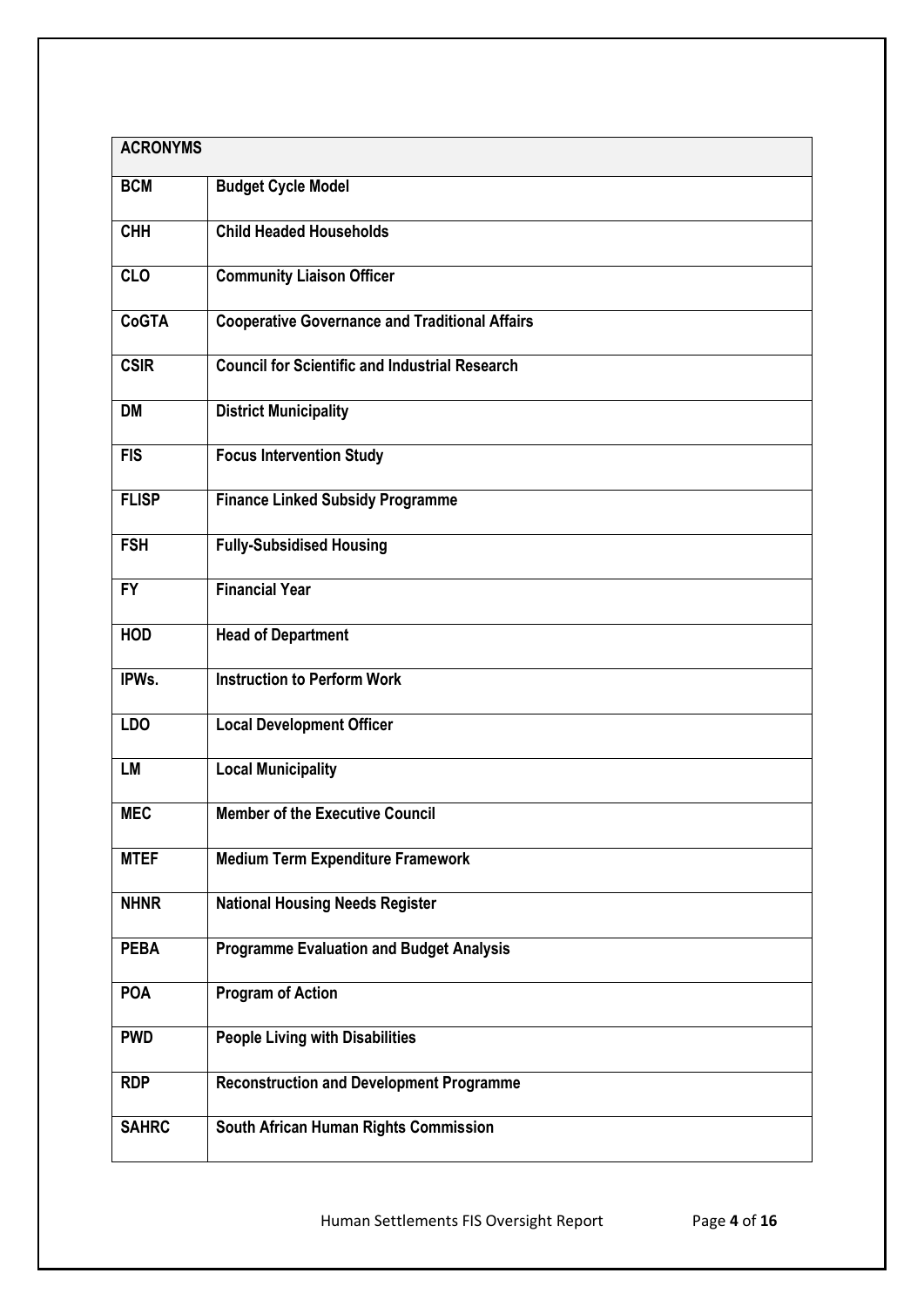| <b>SOM</b> | <b>Sector Oversight Model</b>    |
|------------|----------------------------------|
| <b>TRU</b> | <b>Temporary Relocation Unit</b> |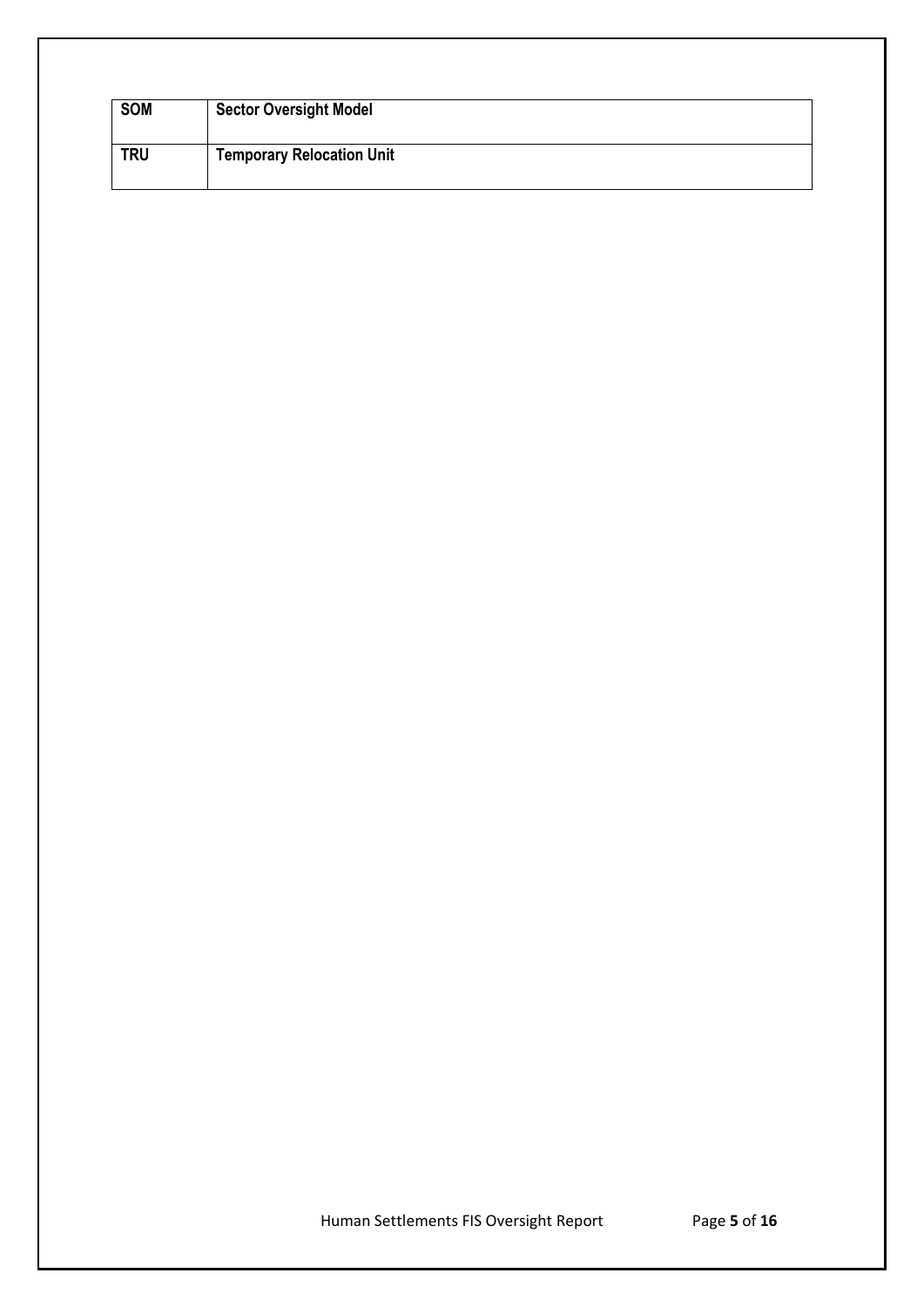## **Cooperative Governance and Traditional Affairs (CoGTA) and Human Settlements**

## **Portfolio Committee**

#### **22nd March 2022,**

The Hon. Chairperson of Cooperative Governance and Traditional Affairs (CoGTA) and Human Settlements Portfolio Committee, Ms Kedibone Diale-Tlabela, tables the Portfolio Committee's (FIS) Report emanating from the Annual report of the Department for 2021/2022 FY, on "An Investigation into the Identification process of the Housing Beneficiaries and the Allocation of RDP Houses in the Gauteng Province".

### <span id="page-5-0"></span>**1. INTRODUCTION**

The constitution of the Republic of South Africa provides the Legislatures power to ensure that the Executives or Government is accountable and that the oversight, law-making, cooperative governance and public participation mandate are upheld. This is fundamentally enforced through the committee systems and oversight models that the Gauteng Provincial Legislature (GPL) has at its disposal. As one of the tools that the GPL utilizes to dissect the performance of Gauteng Provincial Government (GPG) Departments, the Gauteng CoGTA and Human Settlements Portfolio Committee, in this regard, intend to make use of Focused Intervention Study (FIS) to independently verify the achievements reported by the Department. This is the second FIS which is informed by the Department's Annual Report for the 2021/22 Financial Year (FY).

According to the Sector Oversight Model (SOM), the FIS is part of the Budget Cycle Model (BCM) considering that it is the only stage that does not involve submission of reports by the Department. Therefore, the subject is not strictly prescriptive, and it ranges from exclusive variables to several variables, or all the variables. The crucial aspect of this FIS in the BCM provides the Committee with an opportunity to reflect on the work of the completed FY against the mid-point of the current FY. The Committee will essentially be able to assess the Department's budget projections (actual inputs) and implementation processes (actual outputs) in relation to what was tabled during the beginning of the FY of the 2021/22.

The Committee will also focus its oversight mandate based on the state of service delivery undertaken by the Department, while taking into cognizance the implementation of the abandoned/incomplete housing projects. This is through monitoring and evaluation of the Department's performance as indicated

Human Settlements FIS Oversight Report Page **6** of **16**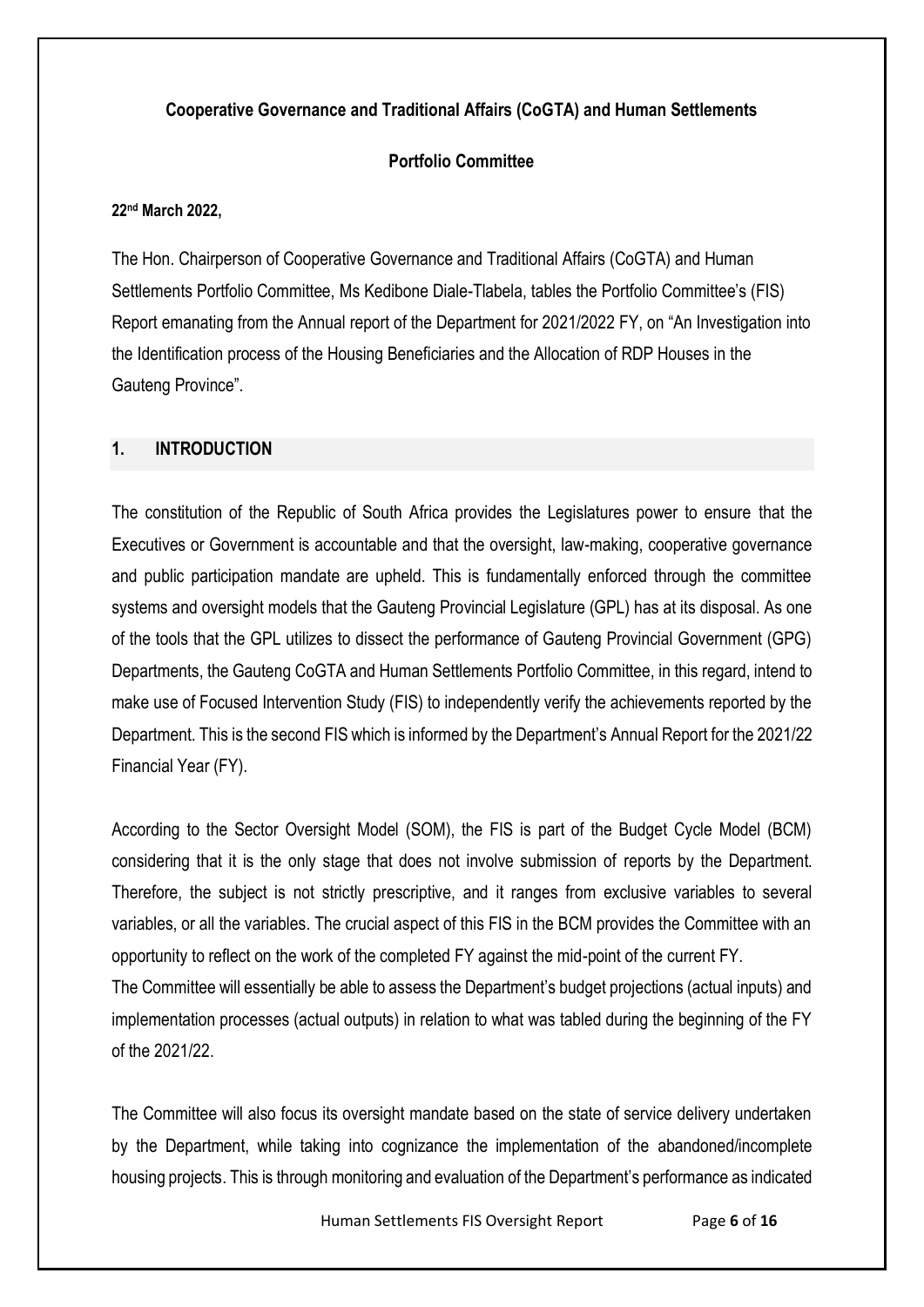in the Annual Performance Plan (APP). During the FIS processes the Committee is able identify critical areas that hampers service delivery, thereby advising the Department to address those matters . For instance, the Portfolio Committee will be assessing the progress made with regard to the abandoned/incomplete housing projects in the Gauteng Province since the implementation of the turnaround strategy.

The SOM model specifies that in conducting good oversight, different methodologies can be applied. One of those methodologies is the FIS. FIS is defined as an in-depth investigation on a programme/subprogramme regarding sustainability issues or implementation bottlenecks. This enlightened the Committee to better understand the Department's shortcomings on a project, while providing solutions or suggestions that will assist in reversing backlogs.

## <span id="page-6-0"></span>**2. PROCESS FOLLOWED**

- On the 02<sup>nd</sup> December 2021, the Committee Researcher presented the three FIS topics and subsequently the committee chose one.
- On the 02<sup>nd</sup> February 2022, the Committee Researcher further presented the background information and the methodology of the chosen FIS topic.
- On the 01<sup>st</sup> March 2022, the Department presented on the FIS topics through a webinar Seminar.
- <span id="page-6-1"></span>• On the 16<sup>th</sup> March 2022, the Committee considered, deliberated, and adopted the FIS Report.

# **3. COMPLIANCE AND QUALITY**

The Portfolio Committee noted that the Department's presentations and submission of documents has been sent on time.

# <span id="page-6-2"></span>**4. OVERSIGHT ON STRATEGIC PRIORITIES**

The identification of the topic ""An Investigation into the Identification process of the Housing Beneficiaries and the Allocation of RDP Houses in the Gauteng Province" is consistent with the Portfolio Committee's oversight on the Department's performance against strategic priorities.

The Portfolio Committee noted that the allocation policy was made to ensure that the Housing Allocation process is implemented across all the housing programs of the province (including municipalities) in a fair, equitable and transparent manner; to ensure that the housing allocation process promotes sustainability, good governance within various communities in the province.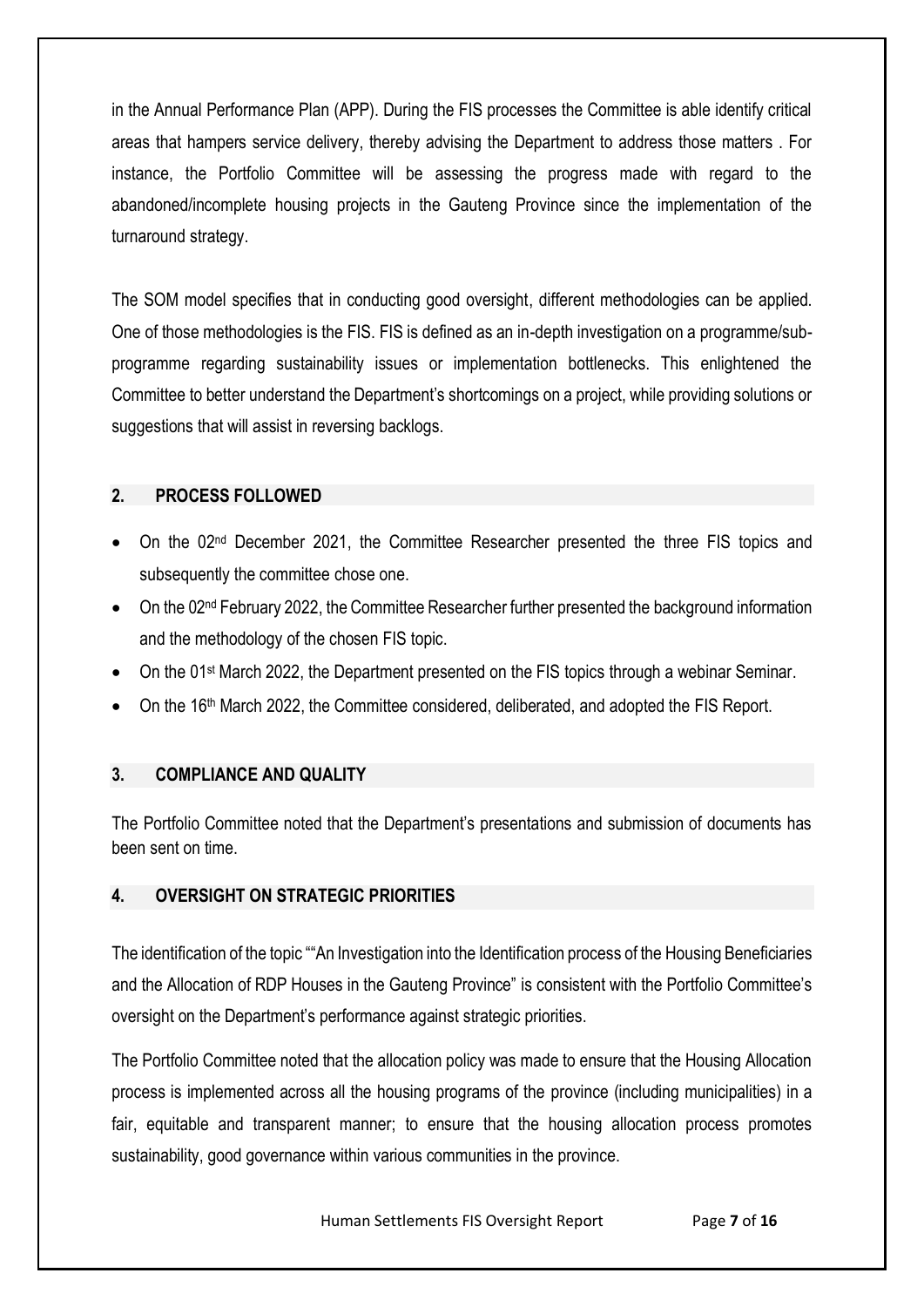Furthermore, to promote and foster spatial equity and efficiencies by promoting the right of beneficiaries to make a choice on where to access their housing opportunity.

## **5. BACKGROUND INFORMATION**

The aim of the Portfolio Committee FIS process was to get a better understanding on the housing allocation policy. The Committee envisaged that after all the discussions, propose an amendment to a Bill that might be existing that speak to the housing allocation policy. The Committee conducted a Webinar that was identified as methodology used for the consideration of the Committee FIS. There Webinar targeted stakeholders at various fields, ranging from the academics, legal practitioners, that were preferred as they work in Pro-bono institutions and were expected to provide their first-hand information on the challenges that are faced by the people when trying to access housing.

This webinar was the first step towards identifying any gaps in the housing allocation policy. After the webinar, the Portfolio Committee is expecting to have a better understanding of the whole application and the ultimate allocation of an RDP house.

The Portfolio Committee noted that in 2019, there were proposed changes to the City of Cape Town's Allocation Policy: Housing Opportunities (2015). The proposed changes vary and relate to the different types of State-subsidised housing opportunities, including Breaking New Ground (BNG), Council Rental Housing as well as the Upgrading of Informal Settlements Programme.

The proposed changes to this policy aim to enhance fairness, create greater transparency, draft clear policy provisions and expedite decision-making time when selecting and allocating State-subsidised housing opportunities to qualifying beneficiaries who are registered on the City's Housing Database.

In 2020, the Municipal Council has approved the Housing Allocation Policy for Bitou Local Municipality in accordance with the Western Cape Provincial Framework Policy for the selection of housing beneficiaries. The Housing Allocation Policy is currently under review.

It is against this background that the Portfolio Committee proposes to undertake a "Knowledge exchange visit" to the Western Cape. The reason why the Portfolio Committee chooses the Western Cape is because of the similar problems that both these provinces face when it comes to migration and the housing backlog. Both these Provinces have opportunities that people from rural provinces seek and therefore seek accommodation in terms of rental, informal settlements, land and RDP houses. Seeing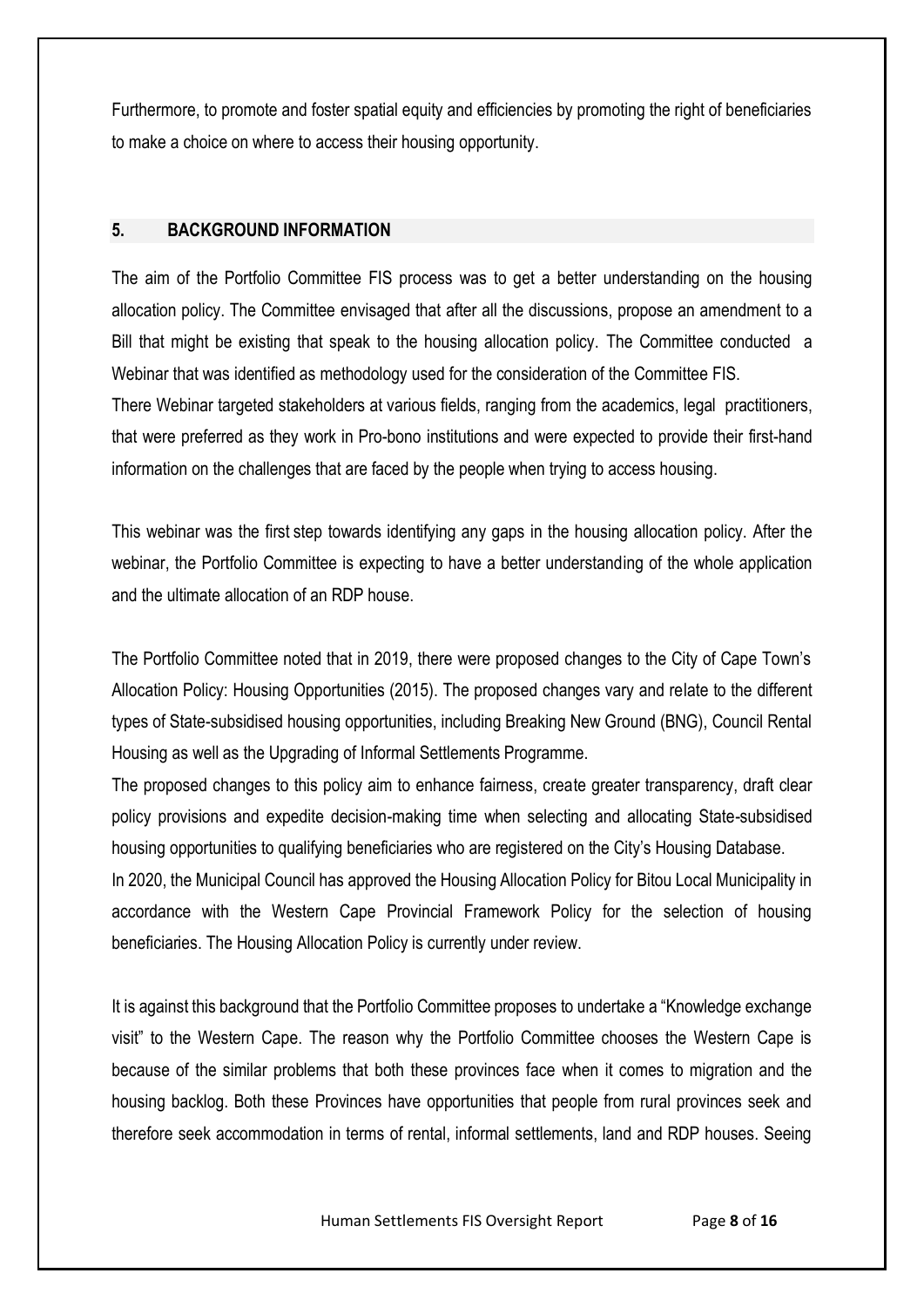that the Western Cape has started the process of reviewing the housing allocation policy. This will be an opportunity for the Portfolio Committee to learn and share experiences.

# **6. FINDINGS OF THE FOCUS INTERVENTION STUDY (FIS)**

## **5.1. Highlights of the Presentation by the Gauteng Department of Human Settlements**

The Gauteng Department of Human Settlements (GDHS) along with accredited municipalities are tasked with the mandate of ensuring progressive provision of adequate housing in the province as outlined in Section 26 (1) and sub‐section (2) of the South African Constitution (Act No. 108 of 1996). The purpose of this policy is to provide adequate housing to the people of Gauteng.

## **Allocation Guidelines**

- The Department shall during the process of allocation prioritise the 1996/97 applicants still in need of housing assistance; The unidentified special needs categories are the Disabled, Child Headed households, the Aged and Military Veterans
- For the purpose of ensuring that special needs housing demands are taken care of,5% of the identified special needs categories shall be prioritized in each housing project

The Department reported that the policy was signed in October 2020. The objectives of the policy was to ensure that the Housing Allocation process is implemented across all the housing programs of the Province (including municipalities) in a fair, equitable and transparent manner; to ensure that the housing allocation process promotes sustainability, good governance within various communities in the province;

To Promote and foster spatial equity and efficiencies by promoting the right of beneficiaries to make a choice on where to access their housing opportunity.

# **The policy position:**

- To ensure that housing allocation process is done in a fair, equitable and transparent manner,
- a sound allocations policy should be put in place in order to restore trust deficit between government and communities through the housing delivery value chain,
- Allocations Policy must reinforce the achievements of developmental outcomes on integration, inclusion and spatial transformation
- The Department and municipalities need to work closely together to effectively deliver on the tenets of sustainable human settlements development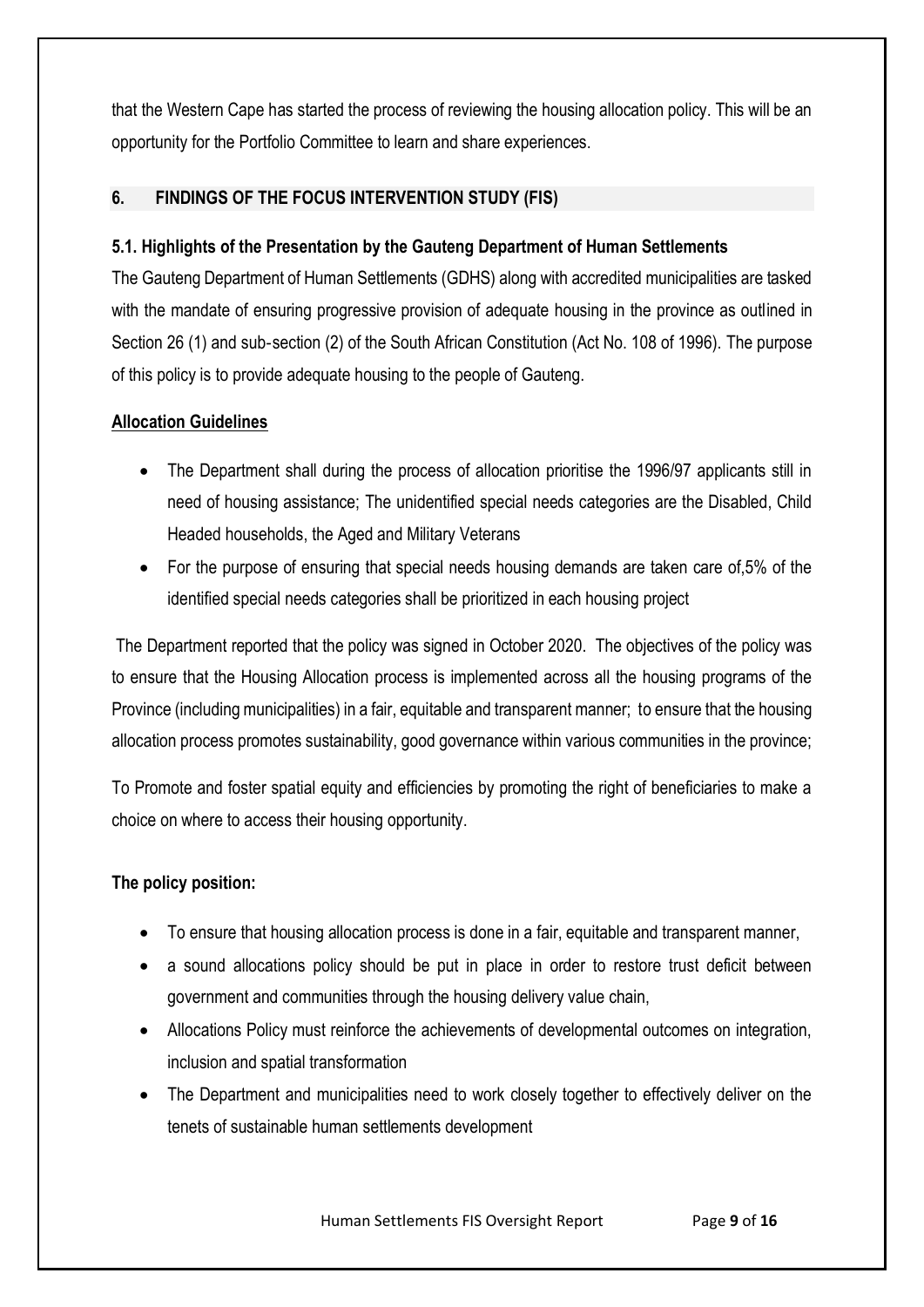• Housing allocations should be done in a way that helps and enable government to deal with delays of allocating houses to qualifying beneficiaries in an effective and efficient manner

# **5.2 Presentation by City of Joburg Municipality**

The City of Joburg reported that their presentation is similar to the one made by the Department and nothing much to present on.

On allocation of houses, in order to improve the efficiency and to enhance transparency and accountability in the allocation of houses, the Department of Housing has decided that the following allocations processes must adhere to:

- The allocation of houses to beneficiaries to projects should be assigned to a Dedicated Housing Team (Project Managers, Regional Heads and Municipal Officials) and to be done in line with the Needs Register and the Housing Allocations Policy
- Relocations of beneficiaries to houses should be approved by the Joint Allocations Committee. It is the responsibility of the Regional Offices through the Project Managers to collect, receive and manage the keys from contractors on completion of housing projects. In each Regional Office, there shall be a key register of all completed housing projects
- Beneficiaries should be made to sign the key register at the Regional Offices for confirmation of proper allocation and assurance that the key(s) have indeed been handed over to the rightful beneficiaries in respect of completed house(s)
- This control system seeks to reduce the risks of wrongful allocations and illegal occupation of houses which constitutes fraud, corruption and maladministration.

# **5.3 Presentation by the Council for Scientific and Industrial Research (Csir)**

# **Noted that Waiting Lists of 'Beneficiaries' and Databases of Housing Needs (As An Allocation System) are not so Effective at Matching Demand and Supply**

• Linking houses with beneficiaries early on means a time lag between application and occupation

• Allocation processes can be subject to interference at some points, which skews policy intent and distorts the market

• The promise of being registered in a database can rarely be met

• Housing demand data (and backlogs in adequate housing) is being conflated with data about applications for state support (expressed demand), making planning difficult and chasing a receding target

• System is not adaptive to shifting demand: e.g. pressing need for a lot more rental accommodation in **Gauteng** 

Human Settlements FIS Oversight Report Page **10** of **16**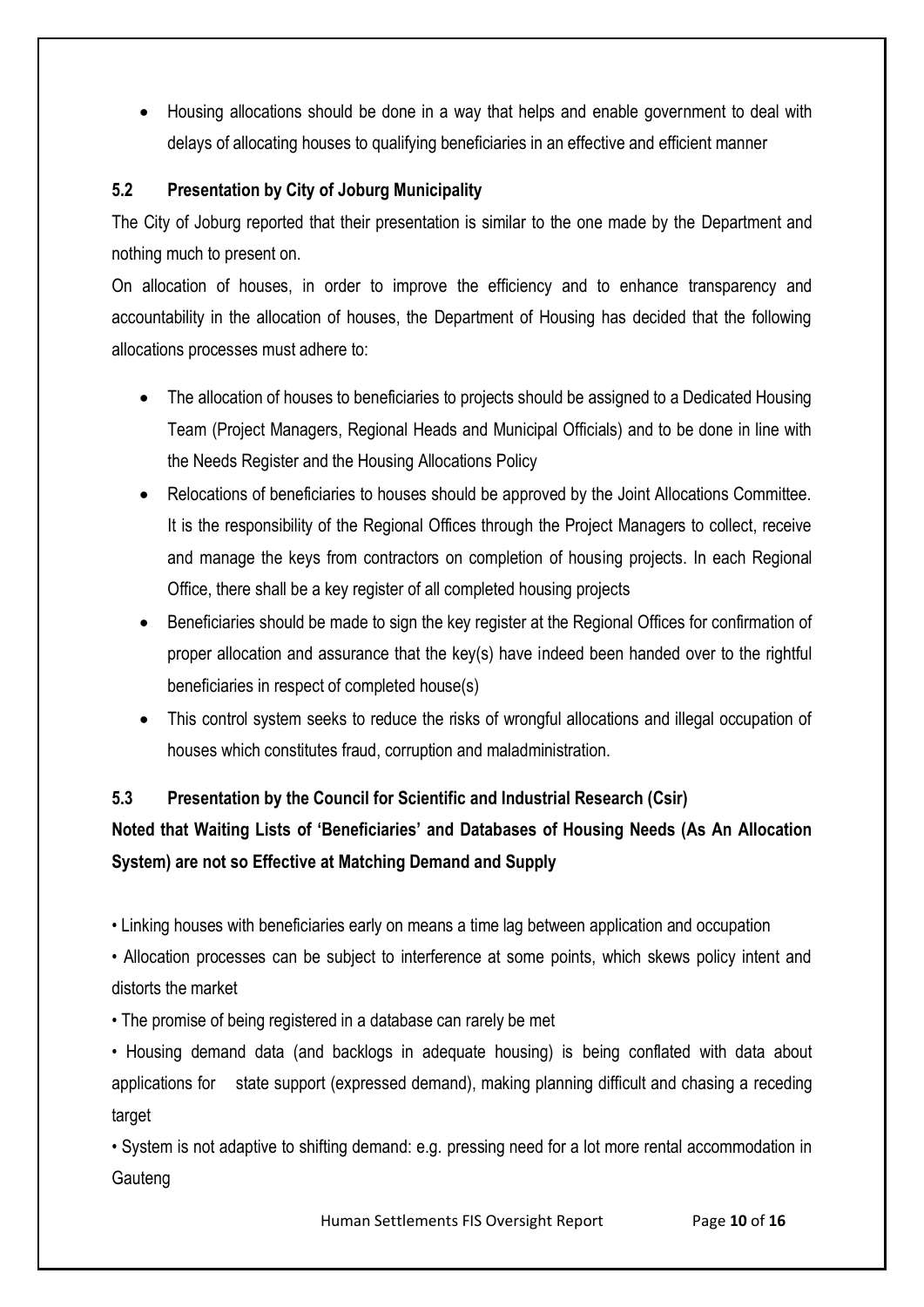- Sheer scale and dynamism of demand defies state dominated housing planning and allocation mechanisms
- Housing stock is agnostic, at least most urban housing is, however we treat it otherwise people move.

## **CSIR recommended that the Department should:**

- Focus could be put on to scale production of diverse products (even massive small)
- Engage all partners and investors
- Understand and accommodate residential filtering
- Understand need, demand (expectations) and effective demand
- Accommodate housing choices by people (strengthen agency)
- Partially delink state housing opportunities from early beneficiary allocation except for very targeted welfare sub-programmes
- Remodel the state's value proposition and communicate this

## **5.4 Presentation by South African Human Rights Commission (SAHRC)**

The SAHRC reported that of the total complaints received by the SAHRC 5% of the 5238 complaints received during the 2014/2015 financial year related specifically to the right of access to adequate housing.

- The main issue raised by complainants is the lack of transparency regarding the process of housing allocation and State-driven housing plans
- The lack of provision for persons living with disabilities
- People who have applied for housing cannot view the waiting list to establish where they are in the housing queue
- Confusion as to who bears the onus in providing bulk infrastructure on privately owned land, particularly with long-standing informal settlements, where inconsistent approaches have been adopted throughout the country
- A process of in situ upgrades often results in difficulties due to a lack of information regarding the criteria for the selection of beneficiaries information relating to subsidies for upgrades is not made readily available to communities for these benefits
- To be adequately accessed; and
- People relocated to temporary relocation accommodation (TRAs) find themselves being placed there more permanently rather than temporarily as intended, with TRA's often being located far away from the initial informal settlement from which occupiers were relocated or evicted, or far from accessing their places of work or schools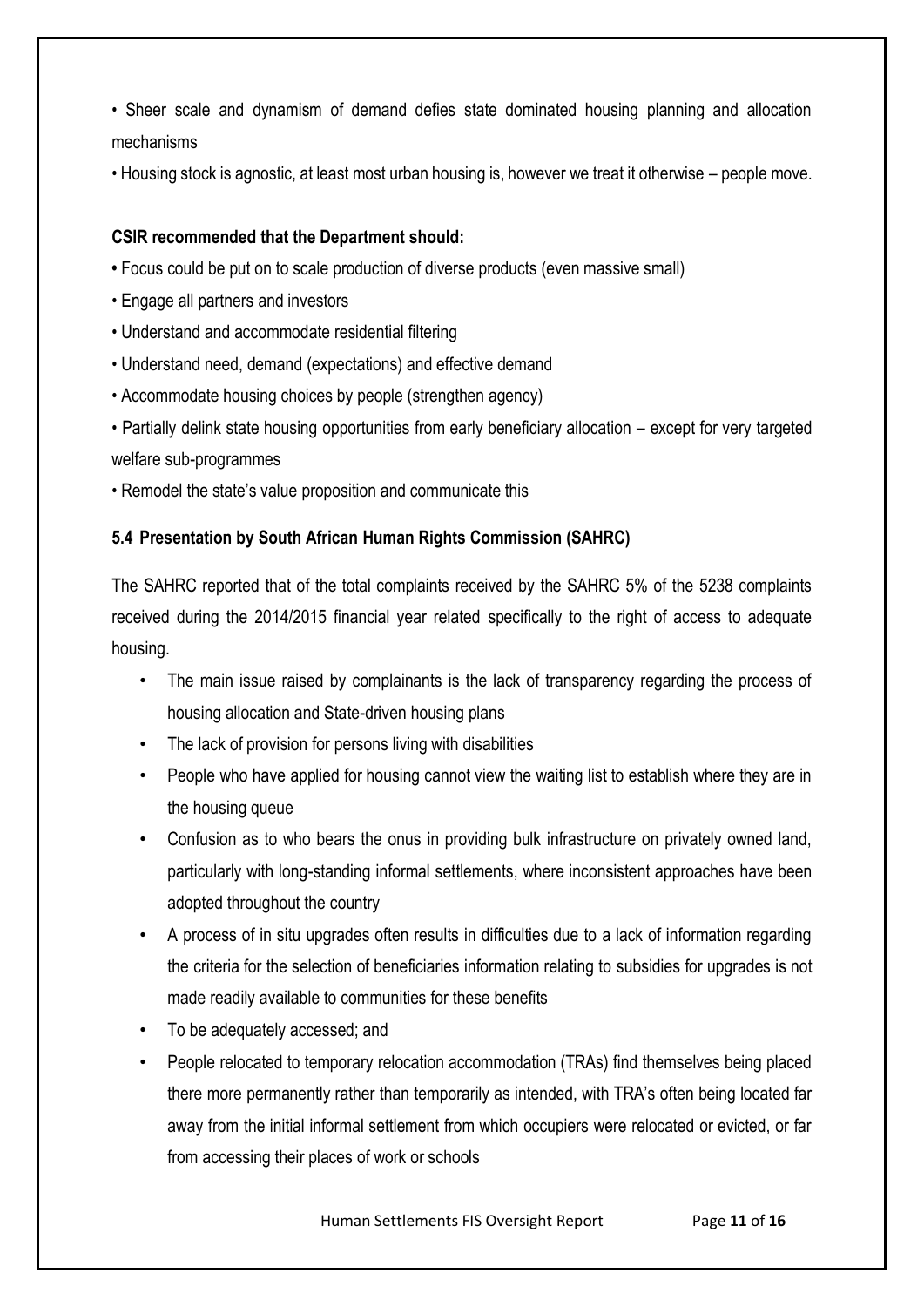## **Recommendations of SAHRC Report**

- Provincial governments must ensure there is sufficient ring-fencing of funding to be allocated to various programmes as intended by the NDoHS, and should avoid the conflation of budgets allocated to policies aimed to achieve different outcomes;
- Municipalities should make time-bound action plans detailing the developmental process available and easily accessible to communities
- Communities are entitled to reject State proposals concerning their development and provide alternatives that respond to their daily realities; provincial governments and municipalities are obliged to consult with communities, and to take cognizance of alternative proposals made, however, the SAHRC recognizes alternative proposals made by communities may not be reasonably practicable in all instances this notwithstanding, provincial governments and municipalities must engage with communities with a view of identifying mutually agreeable solutions
- Ward committees must reflect the diversity of the communities they represent
- Community representatives must reflect the demographics of the community concerned, including marginalized groups such as women, persons with disabilities and children
- Municipalities must take steps to ensure that IDPs and housing allocation databases are transparent and made available to communities regularly; municipalities which do not currently have housing allocation databases should develop such a system to ensure that people have access to information and that housing allocation is done in a transparent manner

## **Corruption and mismanagement**

The SAHRC has received numerous complaints relating housing allocations where persons who were meant to receive houses, have not received the houses because the houses have been occupied by other people

### **Maladministration**

Municipal maladministration, lack of control and corruption are the main administration-related factors that cause housing challenges and ultimately informal settlements.

## **Poor construction**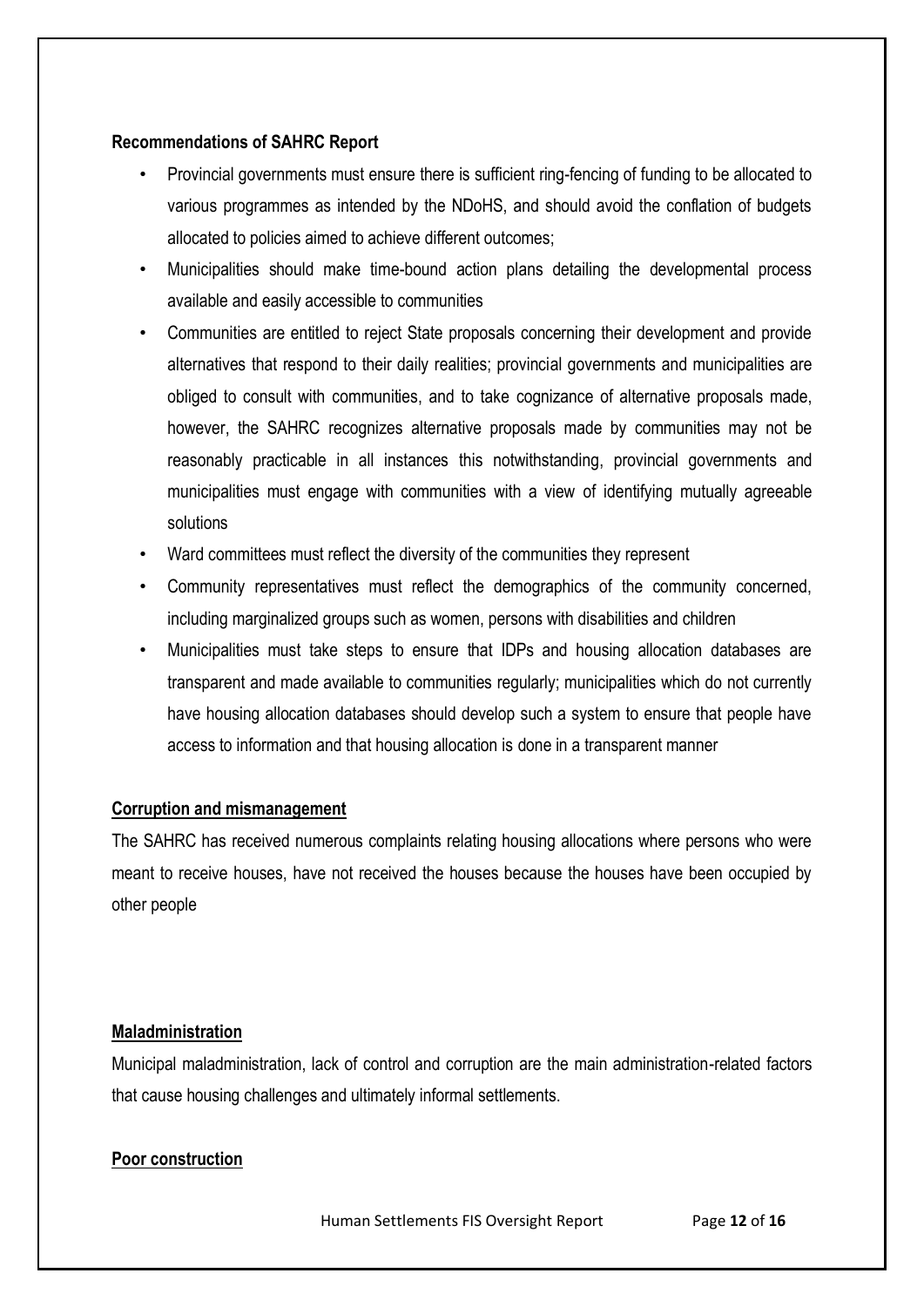The quality of material used for constructing the RDP houses is usually poor quality material. Reports shows that roofs, walls, doors, floors and windows are mostly poor standard as most are reported to be crumbling, pulling off, breaking without any external influence, but due to poor material and workmanship.

## **Location**

RDP houses are mainly built on the outskirts of cities, where large portions of land are available at a lower cost. This has created huge problems for the beneficiaries regarding traveling to work and schools and even medical facilities are a problem.

## **5.5 Inputs from Petitioners**

- Elderly people not prioritized
- Provide satellite offices near beneficiaries
- Finance Linked Subsidy Programme (FLISPS) is not assisting beneficiaries
- Lack of information from the Department and Municipalities, should have a common understanding when it comes to allocation
- Misalignment of understanding, conduct roadshows between the Department; Regional Offices and Municipalities to education people on this policy
- Disputes about stand ownership.
- Wrong allocation of title deeds does not match the ownership. One house owned by two people. One having a stand number and one with a house number and the computer is rejecting him.

# **7. FINDINGS OF THE FOCUS INTERVENTIONS STUDY (FIS)**

The Portfolio Committee conducted Hybrid Seminar on an Investigation into the Identification process of the Housing Beneficiaries and the Allocation of RDP Houses in the Gauteng Province. The FIS is aimed at assessing the GDHS's progress on allocation of RDP housing policy in the province. During the seminar, the Portfolio Committee discovered there is lack of transparency regarding the process of housing allocation and State-driven housing plans that caused this huge waiting list backlog. The Department cited various challenges, including vandalism and invasion of government houses by nonqualifying community members; finalization of beneficiaries administration process; and issues previously appointed contractors etc.

- Poor communication with beneficiaries
- Elderly people still staying in a shack
- Poor workmanship

Human Settlements FIS Oversight Report Page **13** of **16**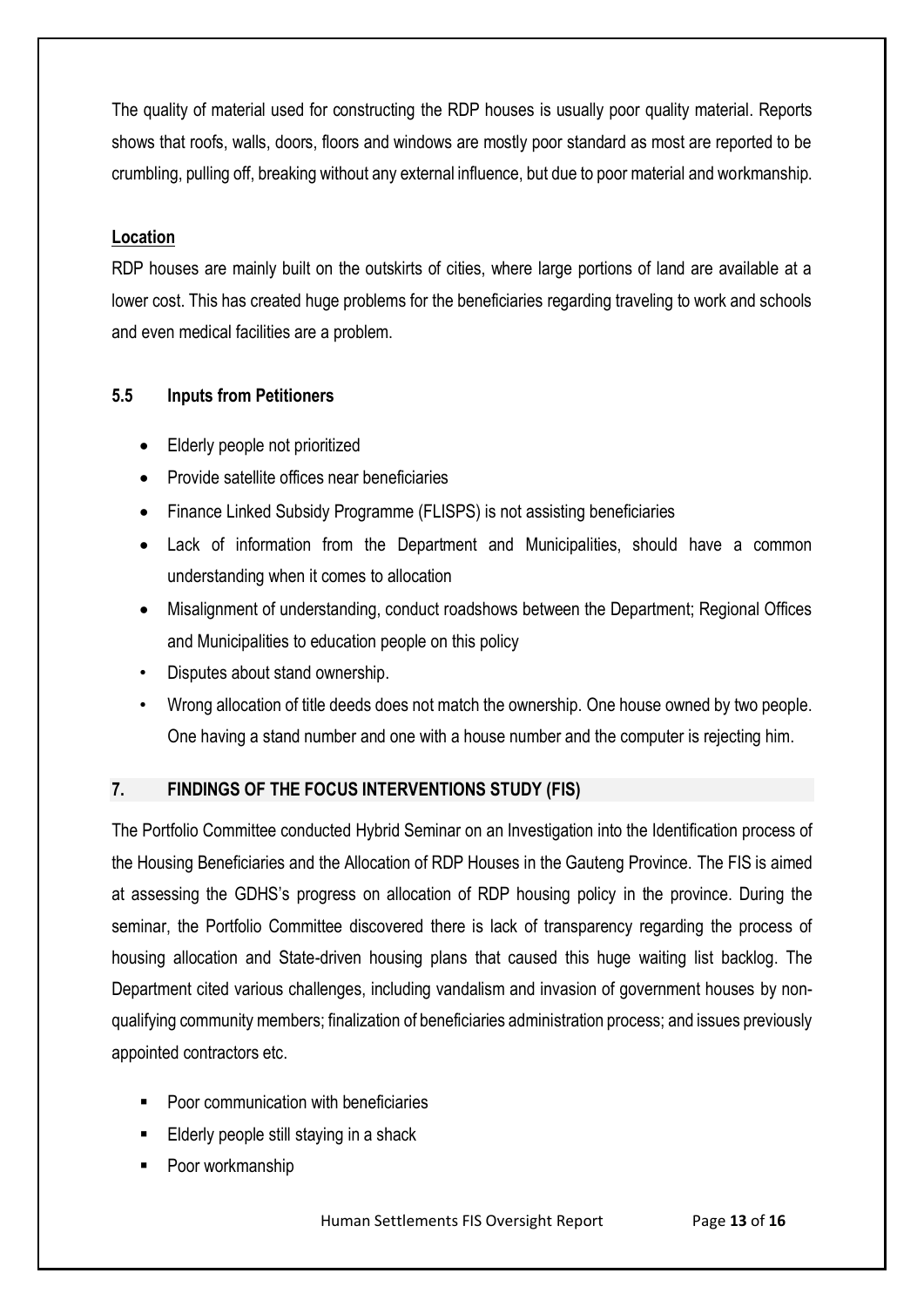Poor performing contractors

# **8. OVERSIGHT ON PUBLIC INVOLVEMENT**

The Portfolio Committee interacted with affected Petitioners, Council for Scientific and Industrial Research (CSIR) and South African Human Rights Commission (SAHRC) who made inputs during the Portfolio Committee Seminar held in Tshwane at The Innovation Hub on the 01st March 2022. Their inputs are incorporated in this report.

# **9. PORTFOLIO COMMITTEE CONCERNS**

- 1. Lack of a coherent and comprehensive communication on the Provincial Housing Allocation Policy to Gauteng communities.
- 2. Misalignment and lack of an integrated approach to implement the Provincial Housing Allocation Policy by municipalities.
- 3. No clear anti-fraud strategy to deal with those especially officials who manipulate the allocation system.
- 4. No clear communication and awareness on the FLIPS programme.
- 5. Lack of a coherent comprehensive updated data system of the National Housing Needs registry.
- 6. The Committee is concerned that vulnerable groups and the 1996 /1999 lists beneficiaries are not sufficiently prioritised in the allocation process that has been happening throughout the province.
- 7. The Portfolio Committee remain concern with corrupt practices during allocation of houses and the non- responsiveness of the department in dealing with the allegations.
- 8. A mismatch and misalignment on issuing of tittle deeds to beneficiaries already allocated houses.
- 9. Lack of corporation between Municipalities and the Department during the allocation of houses.
- 10. Lack of coordination between National and Provincial Department on the housing registry.
- 11. The Portfolio Committee is also concerned with the slow pace of allocation of backyard and hostel dwellers during housing allocation in Gauteng.

# **10. OVERALL PORTFOLIO COMMITTEE RECOMMENDATIONS**

The following are the Portfolio Committee's proposed recommendations on the FIS report which the Department should respond to by the **31st of May 2022:**

Human Settlements FIS Oversight Report Page **14** of **16**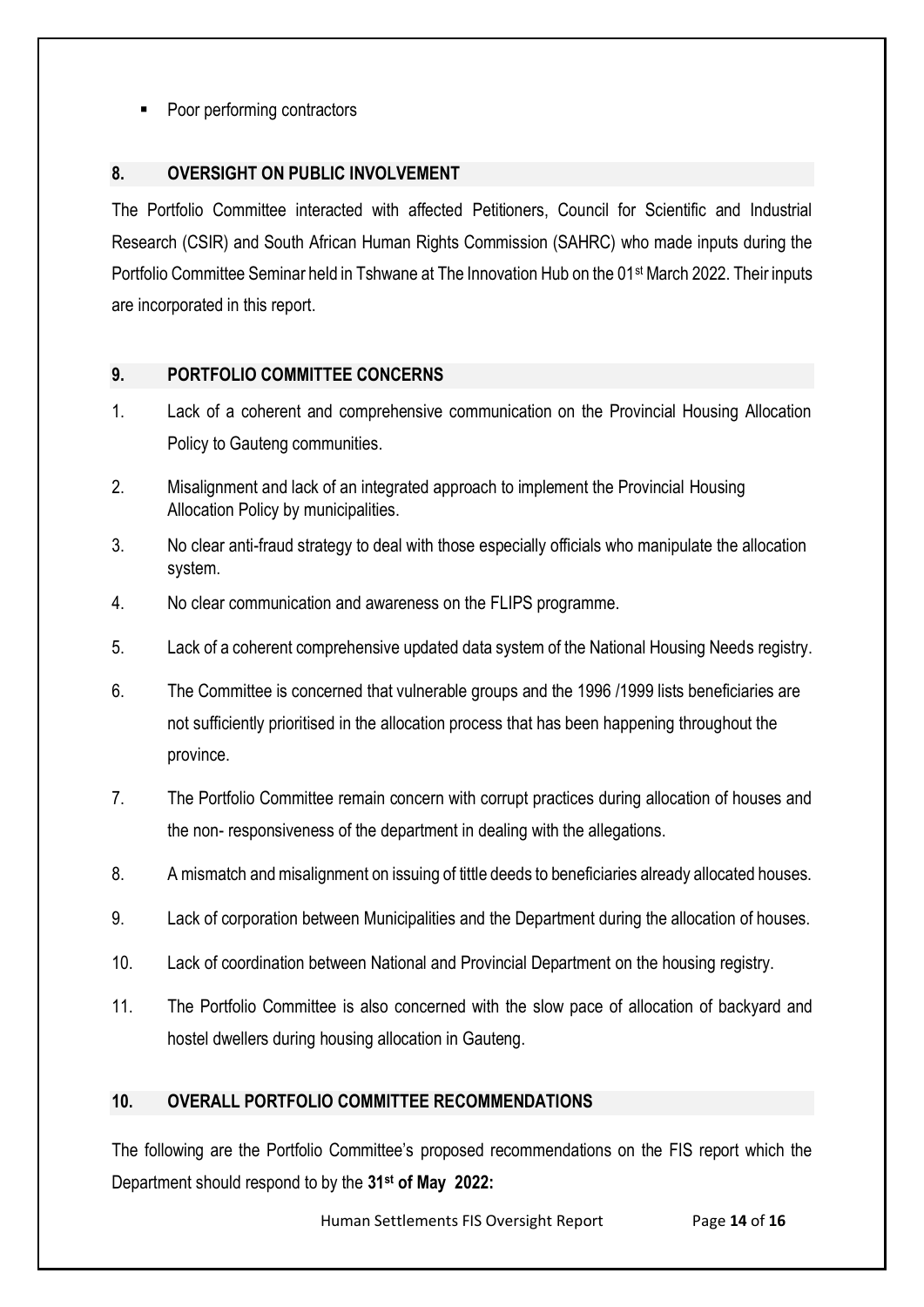- 1. The Department should provide a coherent and comprehensive communication strategy on the Provincial Housing Allocation Policy to Gauteng communities.
- 2. The Department should ensure alignment and an integrated approach to implement the Provincial Housing Allocation Policy by municipalities.
- 3. The Department should put stringent measures in place to tighten the system and take action on officials that manipulated the system.
- 4. The Department should submit a report on FLIPS beneficiaries and provide a marketing strategy that educates communities.
- 5. The Department should submit a detailed report on the updated National Housing Needs Registry (NHNR) data system on people who are still on the waiting list and those who benefited from the policy.
- 6. The Department and Municipalities must reconfigure the Waiting List and the Demand Database in such that those who have registered since 1996/99 are prioritised for housing allocation.
- 7. The Department should put stringent measures in place to deal with allegations of corrupt and malpractices during housing allocation.
- 8. The Department should provide a report on measures that are in place to rectify misalignment of allocation of houses and title deeds. Furthermore, provide strict measures to be used against those who evict people and invade houses.
- 9. The Department should provide the Committee with a comprehensive report on the collaboration with Municipalities on the process of allocation houses. The report should further provide plans on when educational roadshows will be held on the allocation and housing policy.
- 10. The Department should submit an updated housing register and ensure that there is coordination between National and Provincial Department.
- 11. The Department should also prioritize people staying in the backyard and hostel dwellers during allocation.

# <span id="page-14-1"></span><span id="page-14-0"></span>**11. IMPLICATIONS ON LAW MAKING**

None.

# **12. ACKNOWLEDGEMENTS**

The Chairperson, Ms. K.P. Diale-Tlabela, wishes to thank the Honourable MEC Mr. L Maile, the Head of Department, Ms. P Mbanjwa and her team.

Human Settlements FIS Oversight Report Page **15** of **16**